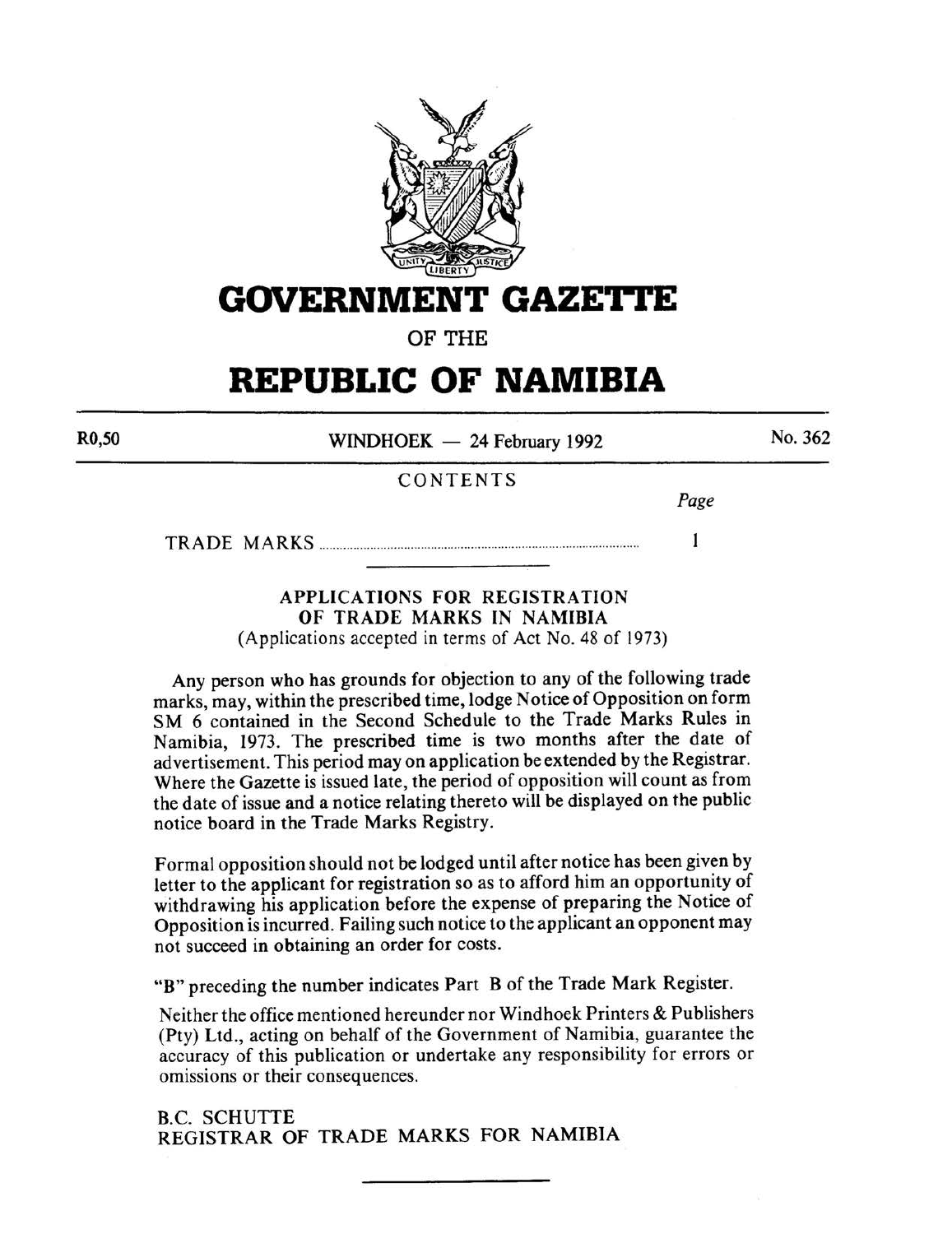89/1347 in Class 37: Construction, maintenance and repair services; repair, reconditioning and installation services relating to vehicles and to components, including suspension systems, for vehicles; in the name of **ABERTECH INDUS-**TRIES (PROPRIETARY) LIMITED, also trading as SPRING SERVICES of 16 Webber Street, Selby, Johannesburg, 2001, Transvaal, R.S.A. Address for Service: FISHER AND McCALLUM, Maclyn House, 6 Noreen Ave., Bordeaux, Randburg. P.O. Box 1130, Randburg, 2125

FILED: 11 SEPTEMBER 1989



87/0267 in Class 32: All goods included in this class; consisting of not less than 50% pure citrus products; in the name of SOUTH AFRICAN CO-OPERA-TIVE CITRUS EXCHANGE LIMITED — registered in the Republic of South Africa under the Co-Operatives Act No. 91 of 1981, of 1006 Lenchen Avenue North, Verwoerdburg, Transvaal, Republic of South Africa.

Address for Services: ADAMS & ADAMS, 5th Floor, CDM Centre, Independence A venue/Biilow Street, Windhoek.

FILED: 17 MARCH 1987



Applicants undertake that the blank space appearing in the mark will be occupied only by matter of a wholly descriptive or non-distinctive character.

Associated with 87/0268

Section 52

87/0268 in Class 32: All goods included in this class; consisting of not less than 50% pure citrus products; in the name of SOUTH AFRICAN CO-OPERA-TIVE CITRUS EXCHANGE LIMITED — registered in the Republic of South Africa under the Co-Operatives Act No. 91 of 1981, of 1006 Lenchen Avenue North, Verwoerdburg, Transvaal, Republic of South Africa.

--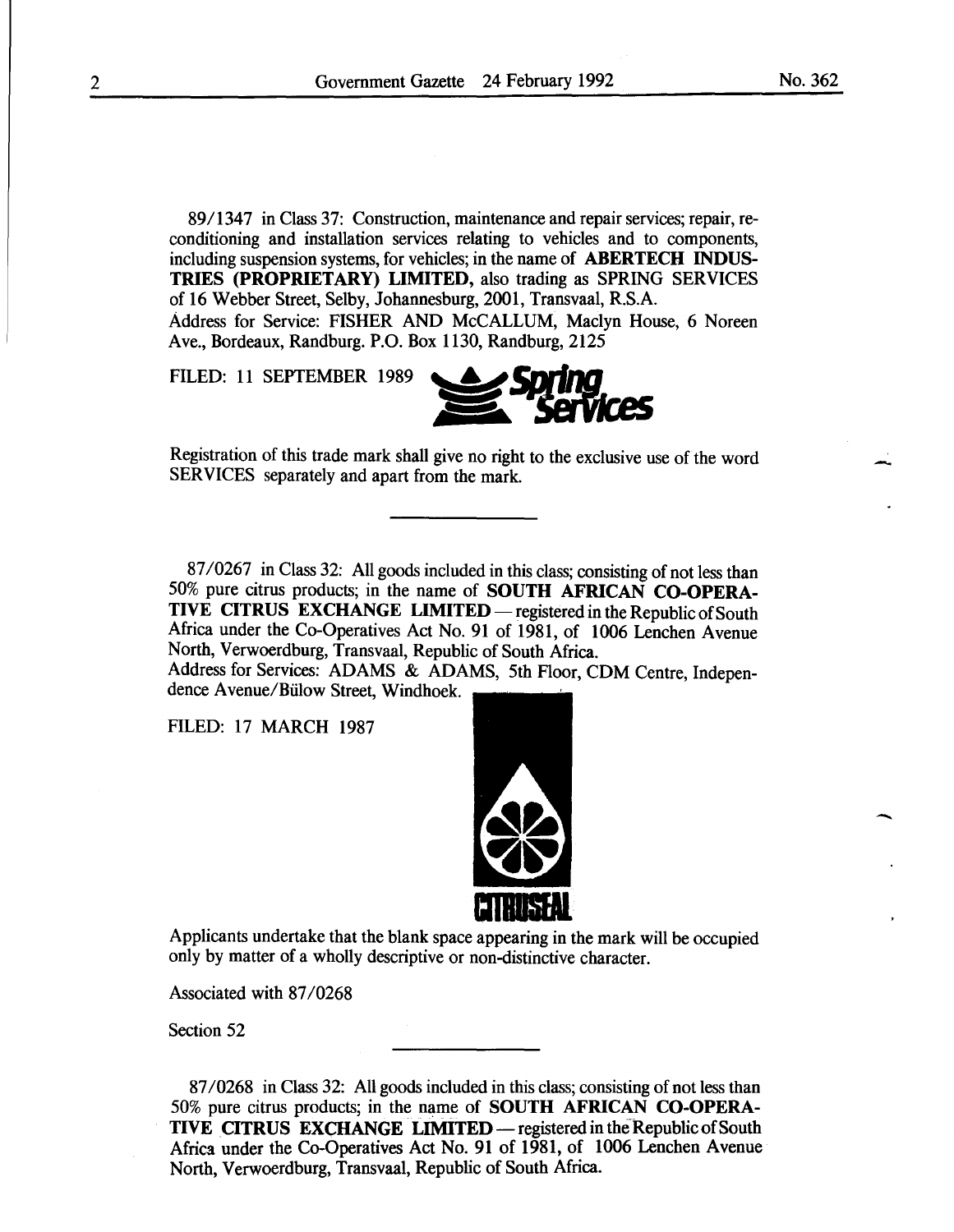Address for Services: ADAMS & ADAMS, 5th Floor, CDM Centre, Independence Avenue/Bülow Street, Windhoek.



FILED: 17 MARCH 1987

Applicants undertake that the blank space appearing in the mark will be occupied only by matter of a wholly descriptive or non-distinctive character.

Associated with 87/0269

Section 52

87/0269 in Class 32: All goods included in this class; consisting of not less than 50% pure citrus products; in the name of SOUTH AFRICAN CO-OPERA-TIVE CITRUS EXCHANGE LIMITED — registered in the Republic of South Africa under the Co-Operatives Act No. 91 of 1981, of 1006 Lenchen Avenue North, Verwoerdburg, Transvaal, Republic of South Africa.

Address for Services: ADAMS & ADAMS, 5th Floor, CDM Centre, Independence Avenue/Bülow Street, Windhoek.

FILED: 17 MARCH 1987



Associated with 87/0270

Section 53 Application

87/0271 in Class 32: All goods included in this class; consisting of not less than 50% pure citrus products; in the name of SOUTH AFRICAN CO-OPERA-TIVE CITRUS EXCHANGE LIMITED, registered in the Republic of South Africa under the Co-Operatives Act No. 91 of 1981, of 1006 Lenchen Avenue North, Verwoerdburg, Transvaal, Republic of South Africa.

Address for Services: ADAMS & ADAMS, 5th Floor, CDM Centre, Independence Avenue/Bülow Street, Windhoek.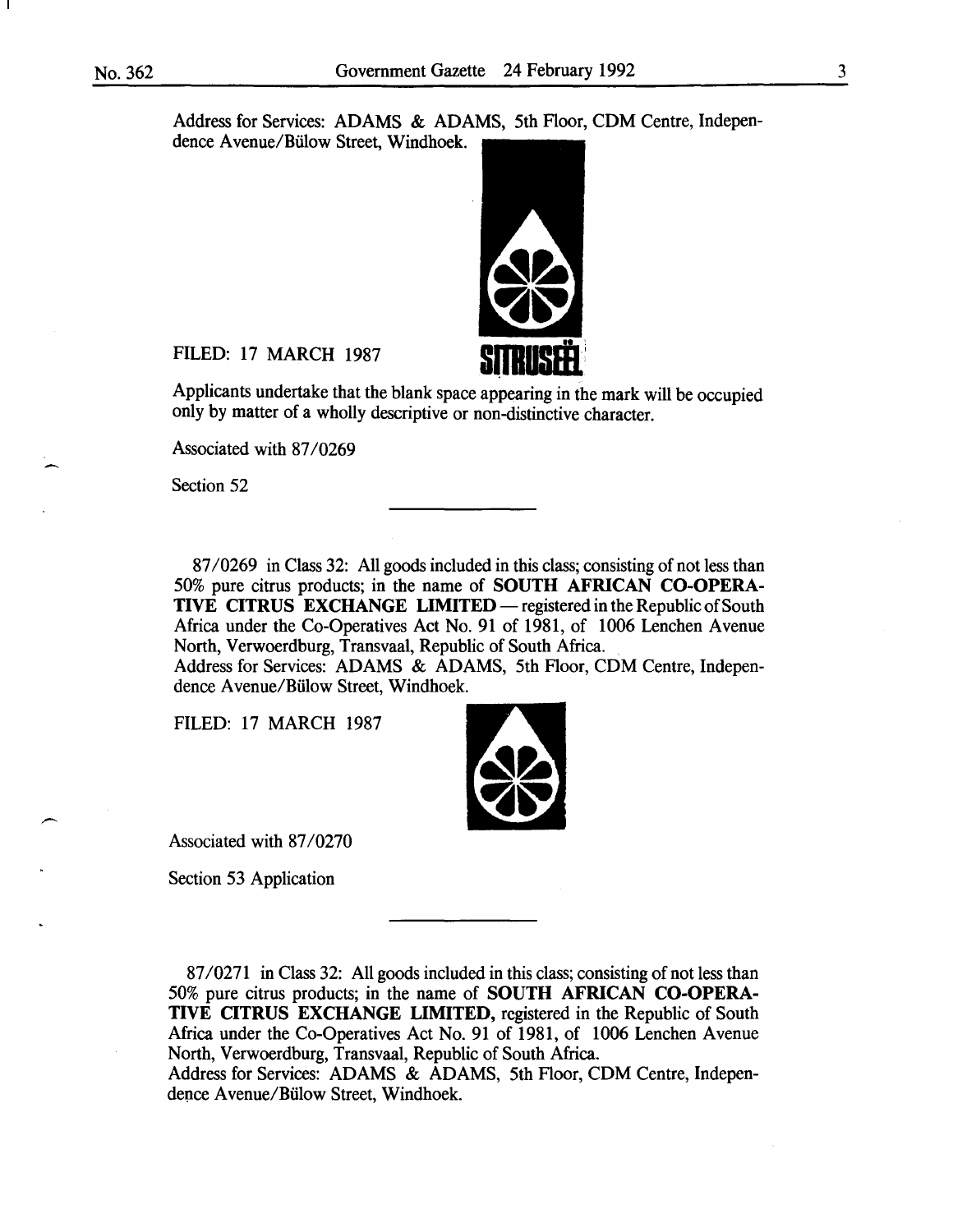

FILED: 17 MARCH 1987

In use the descriptive word "PURE ORANGE" and the percentage sign may vary.

Associated with 87/0272

Section 52

89/0810 in Class 9: Scientific, nautical, surveying and electrical apparatus and instruments (including wireless), photographic, cinematographic, optical, weighing, measuring, signalling, checking (supervision) life-saving and teaching apparatus and instruments; coin or counter-freed apparatus; talking machines; cash registers; calculating machines; fire-extinguishing apparatus; in the name of **RCP GROUP (PROPRIETARY) LIMITED, a South African company - Manufacturers and** Consultants- of **1** Charles Crescents, Eastgate Extension 4, Sandton, Transvaal, Republic of South Africa.

Address for Service: ADAMS & ADAMS, 5th Floor, C.D.M. Centre, Independence A venue/Biilow Street, Windhoek.

FILED: 8 JUNE 1989



Applicants admit that registration of this trade mark shall not debar other persons from the *bona fide* descriptive use in the ordinary course of trade of the word PECK.

Section 24(1)(b)

89/1289 in Class 7: Machines and machine tools; motors (except for land vehicles); machine couplings and belting (except for land vehicles); large size agricultural implements; incubators; in the name of **RUSFURN MANAGEMENT (PROPRIETARY) LIMITED, a South African Company — Merchants — of** 2nd Floor (Entrance 3), Sanlam Arena, 10 Cradock A venue, Rosebank, Johannesburg, Transvaal, Republic of South Africa.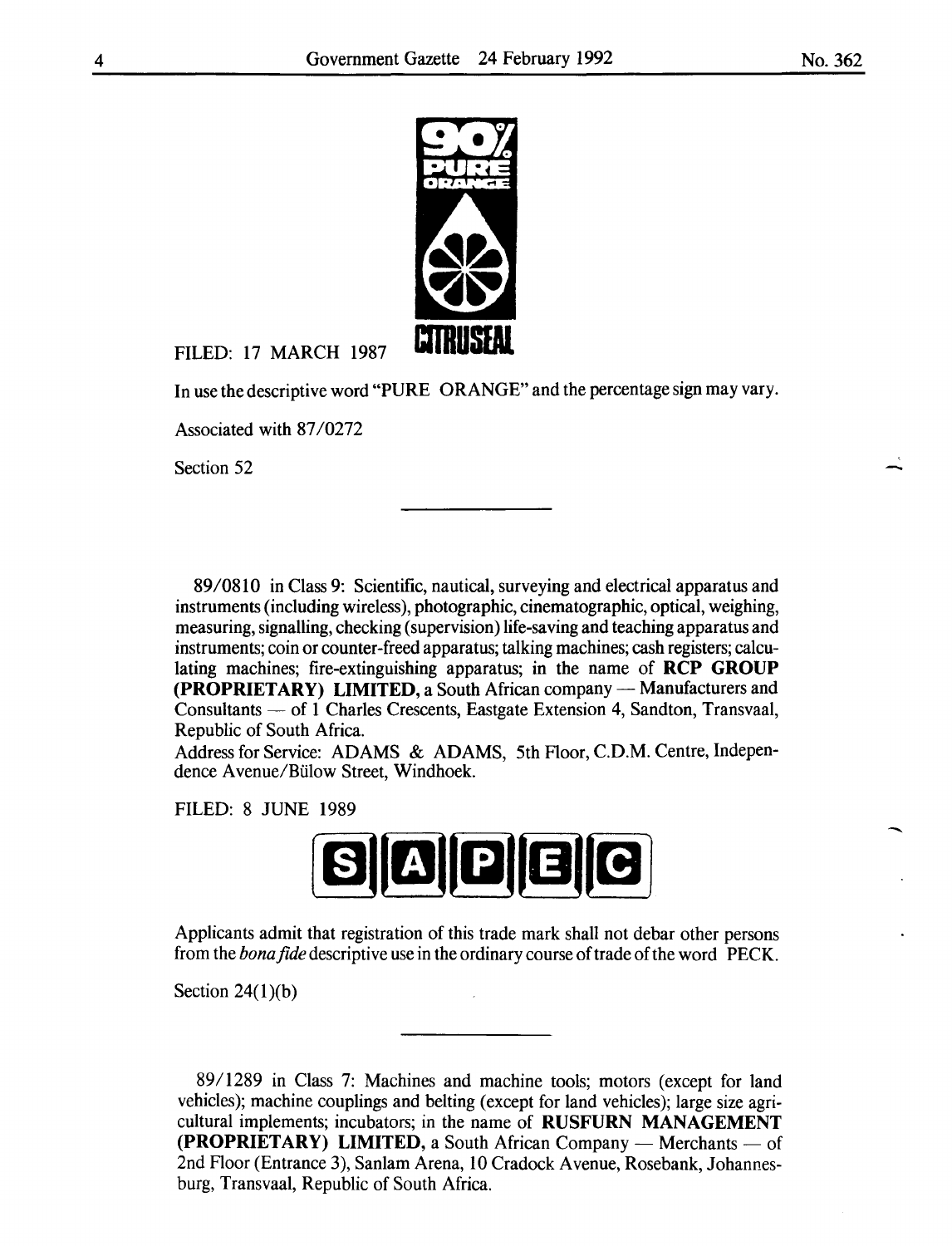Address for Service: ADAMS & ADAMS, 5th Floor, CDM Centre, Independence A venue/Biilow Street, Windhoek.

FILED: 7 SEPTEMBER 1989

#### DION

Associated with 89/1290

89/1389 in Class 32: Beer, ale and porter; mineral and aerated waters and other non-alcoholic drinks; syrups and other preparations for making beverages; in the name of NAMIBIA BREWERIES LIMITED  $-$  a Namibian Company  $-$ Brewers and Merchants — of corner Garten and Tal Streets, Windhoek, South West Africa.

Address for Service: ADAMS & ADAMS, 5th Floor, CDM Centre, Independence A venue/Biilow Street, Windhoek.

FILED: 25 SEPTEMBER 1989

#### NAMIBIA LAGER

Registration of this trade mark shall give no right to the exclusive use of the word "NAMIBIA", or of the word "LAGER", each apart from the mark.

Associated with 89/1390

8911390 in Class 32: Beer, ale and porter; mineral and aerated waters and other non-alcoholic drinks; syrups and other preparations for making beverages; in the name of NAMIBIA BREWERIES LIMITED  $-$  a Namibian Company  $-$ Brewers and Merchants — of corner Garten and Tal Streets, Windhoek, South West Africa.

Address for Service: ADAMS & ADAMS, 5th Floor, CDM Centre, Independence A venue/Biilow Street, Windhoek.

FILED: 25 SEPTEMBER 1989

#### NAMIBIA EXPORT

Registration of this trade mark shall give no right to the exclusive use of the word "NAMIBIA", or of the word "EXPORT", each apart from the mark.

Associated with 89/1391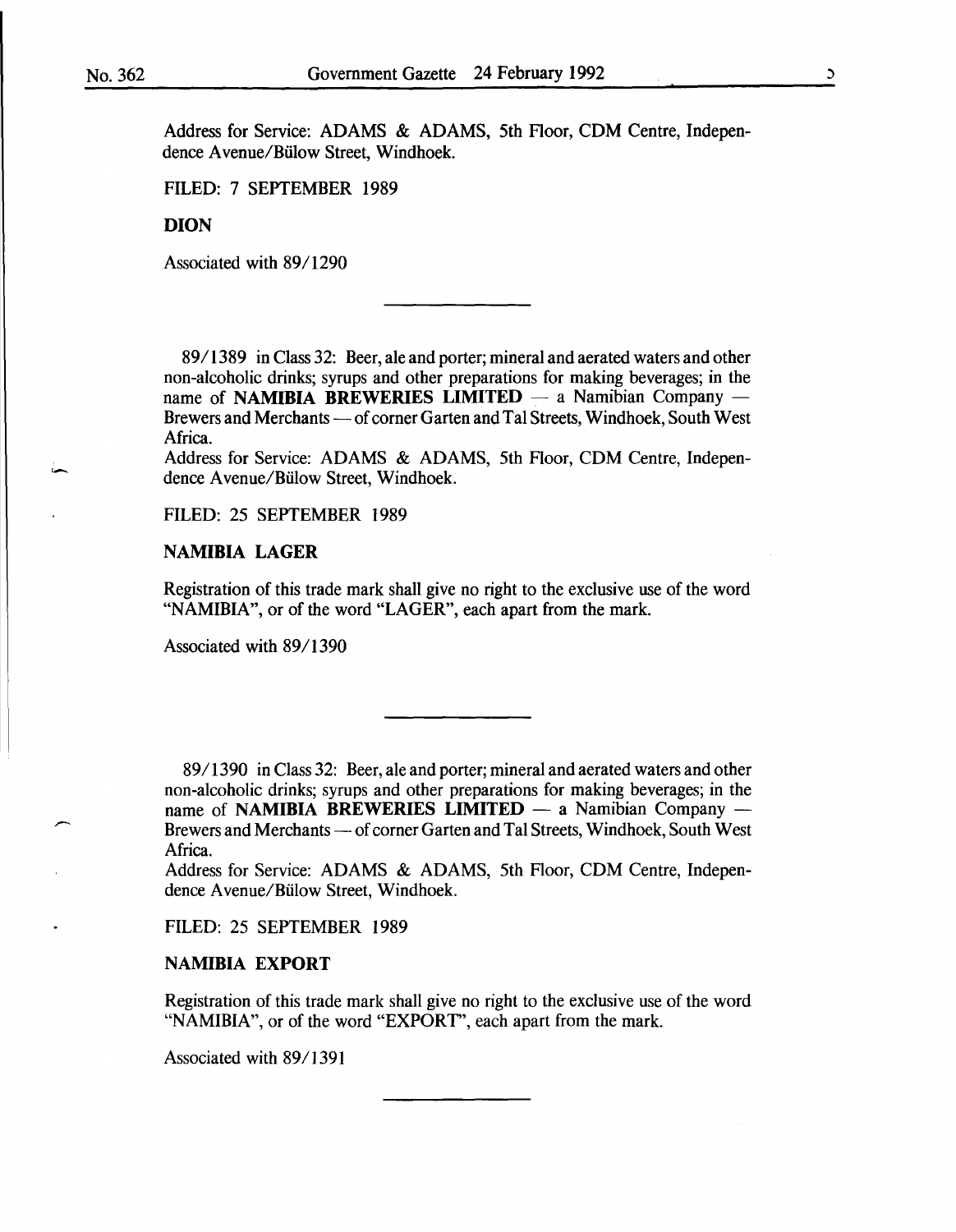8911391 in Class 32: Beer, ale and porter; mineral and aerated waters and other non-alcoholic drinks; syrups and other preparations for making beverages; in the name of NAMIBIA BREWERIES LIMITED  $-$  a Namibian Company  $-$ Brewers and Merchants — of corner Garten and Tal Streets, Windhoek, South West Africa.

Address for Service: ADAMS & ADAMS, 5th Floor, CDM Centre, Independence Avenue/Bülow Street, Windhoek.

FILED: 25 SEPTEMBER 1989

#### NAMIBIA SPECIAL

Registration of this trade mark shall give no right to the exclusive use of the word "NAMIBIA", or of the word "SPECIAL", each apart from the mark.

Associated with 89/1392

89/1392 in Class 32: Beer, ale and porter; mineral and aerated waters and other non-alcoholic drinks; syrups and other preparations for making beverages; in the name of NAMIBIA BREWERIES LIMITED  $-$  a Namibian Company  $-$ Brewers and Merchants — of corner Garten and Tal Streets, Windhoek, South West Africa.

Address for Service: ADAMS & ADAMS, 5th Floor, CDM Centre, Independence Avenue/Bülow Street, Windhoek.

FILED: 25 SEPTEMBER 1989

#### NAMIBIA LIGHT

Registration of this trade mark shall give no right to the exclusive use of the word "NAMIBIA", or of the word "LIGHT", each apart from the mark.

Associated with 89/1386

89/1660 in Class 5: Veterinary preparations and substances; in the name of **NORDEN LABORATORIES INC.**  $-$  a Corporation organised under the laws of the State of Delaware — Manufacturers and Merchants — of 601 West Cornhusker Highway, Lincoln, Nebraska, United States of America.

Address for Service: ADAMS & ADAMS, 5th Floor, C.D.M. Centre, Independence Avenue/Bülow Street, Windhoek.

FILED: 26 OCTOBER 1989

#### CATTLEMASTER

Registration of this trade mark shall give no right to the exclusive use of the word MASTER, apart from the mark.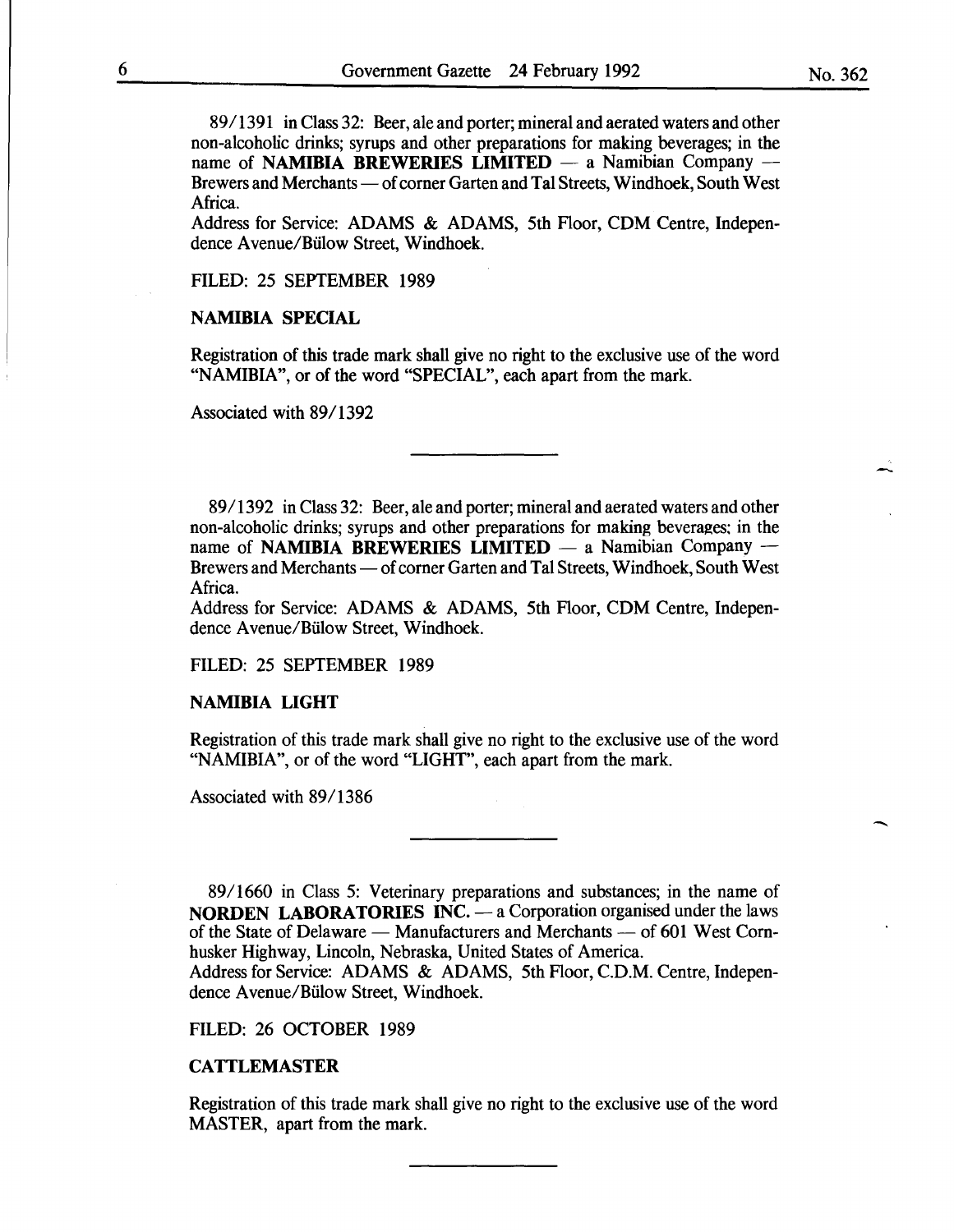89/1747 in Class 5: Pharmaceutical, veterinary and sanitary substances; infants' and invalids' foods; plasters, material for bandaging; material for stopping teeth, dental wax; disinfectants (for human use); in the name of RESTAN LABORA-TORIES, a Division of TWINS PHARMACEUTICALS (PROPRIETARY) LIMITED, a South African Company of 295 Kent Avenue, Ferndale, Randburg, Transvaal, Republic of South Africa.

Address for Service: ADAMS & ADAMS, 5th Floor, CDM Centre, Independence Avenue/Bülow Street, Windhoek.

FILED: 3 NOVEMBER 1989

#### PHASE 5

Registration of this trade mark shall give no right to the exclusive use of the word "PHASE" and the numeral "5" each apart from the mark.

89/1748 in Class 5: Pharmaceutical, veterinary and sanitary substances including ophthalmic preparations; in the name of RESTAN LABORA-TORIES, a Division of TWINS PHARMACEUTICALS (PROPRIETARY) LIMITED, a South African Company of 295 Kent A venue, Ferndale, Randburg, Transvaal, Republic of South Africa.

Address for Service: ADAMS & ADAMS, 5th Floor, CDM Centre, Independence Avenue/Bülow Street, Windhoek.

#### FILED: 3 NOVEMBER 1989

P.M.T.

 $\overline{\phantom{a}}$ 

Registration of this trade mark shall give no right to the exclusive use of the letter "P" or the letter "M", or the letter "T", each apart from the mark.

89/1780 in Class 3: Bleaching preparations and other substances for laundry use; cleaning, polishing, scouring and abrasive preparations; soaps, perfumery, essential oils, cosmetics, hair lotions, dentifrices; in the name of AKROMED PRODUCTS (PROPRIETARY) LIMITED, a South African Company -Manufacturers and Merchants - of Electron Avenue, Isando, Transvaal, Republic of South Africa.

Address for Service: ADAMS & ADAMS, 5th Floor, CDM Centre, Independence A venue/Biilow Street, Windhoek.

#### FILED: 3 NOVEMBER 1989

Registration of this trade mark shall give no right to the exclusive use of a letter "A" as such and apart from the representation shown in the mark.

Associated with 89/1781

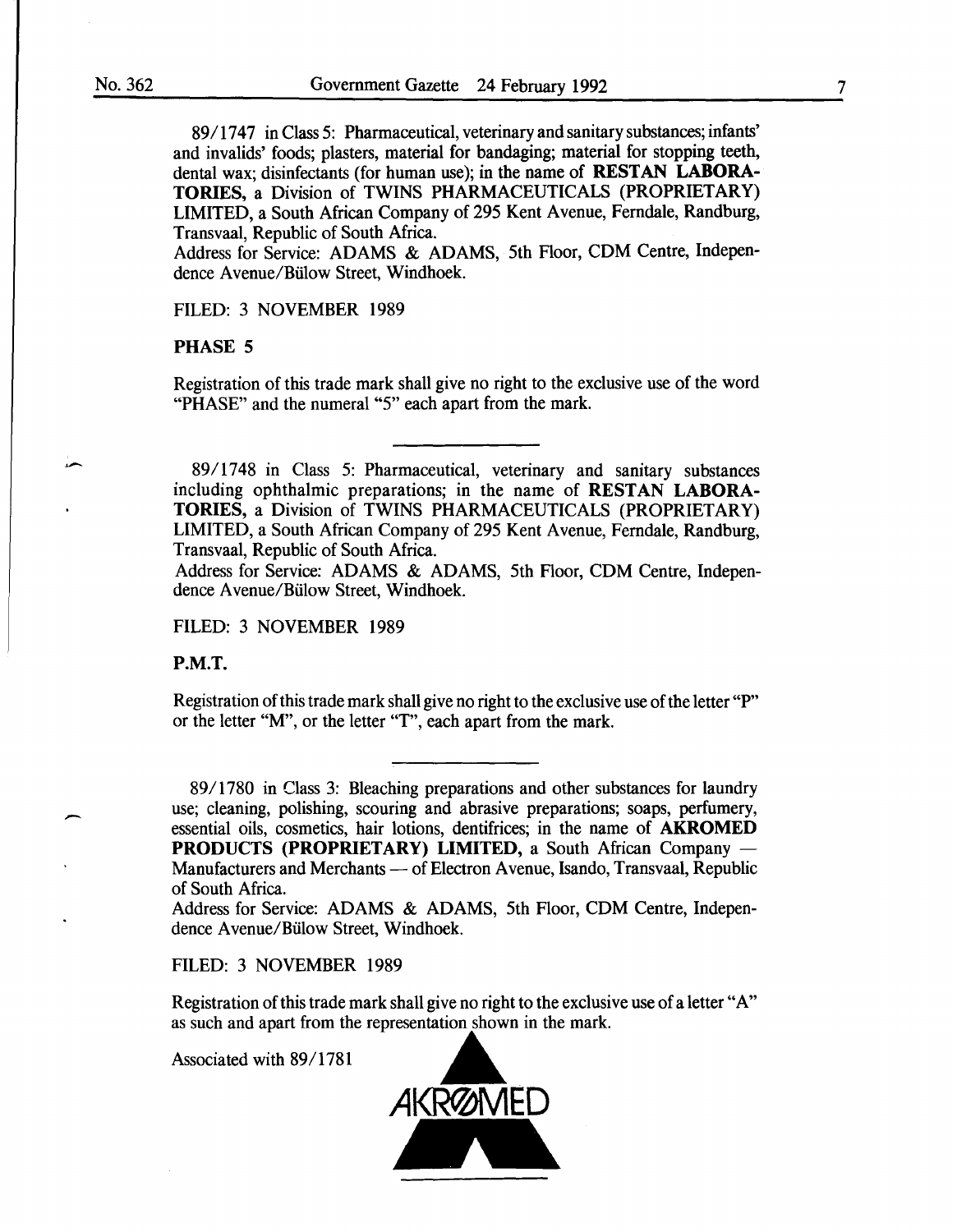89/1810 in Class 42: Advisory, consulting, counselling, geological, photographic, survey, technical, technological, engineering and computer services, all the aforesaid services being concerned with or relating to blasting operations, explosives and mining; in the name of **AECI LIMITED**, a South African Company  $-$  of 16th Floor, Office Tower, Carlton Centre, Commissioner Street, Johannesburg, Transvaal, Republic of South Africa.

Address for Service: ADAMS & ADAMS, 5th Floor, CDM Centre, Independence A venue/Billow Street, Windhoek.

#### FILED: 13 NOVEMBER 1989

Registration of this t;ade mark shall give no right to the exclusive use of the word "CONSULT" apart from the mark.

Section  $24(1)(b)$  Application



89/1858 in Class 11: Installations for lighting, heating, steam generating, cooking, refrigerating, drying, ventilating, water supply and sanitary purposes; in the name of BHT WATER TREATMENT (PROPRIETARY) LIMITED  $-$  of  $\overline{\phantom{a}}$ Eugene Houdry Road, Northern Industries, Sasolburg, Orange Free State. Address for Service: ADAMS & ADAMS, 5th Floor, COM Centre, Independence A venue/Biilow Street, Windhoek.

FILED: 15 NOVEMBER 1989

#### **BHT**

Associated with 89/1859

Section  $24(1)(b)$ 

89/1859 in Class 37: Construction and repair; in the name of BHT WATER TREATMENT (PROPRIETARY) LIMITED  $-$  of Eugene Houdry Road, Northern Industries, Sasolburg, Orange Free State. Address for Service: ADAMS & ADAMS, 5th Floor, COM Centre, Independence Avenue/Bülow Street, Windhoek.

FILED: 15 NOVEMBER 1989

#### **BHT**

Associated with 89/1860

Section  $24(1)(b)$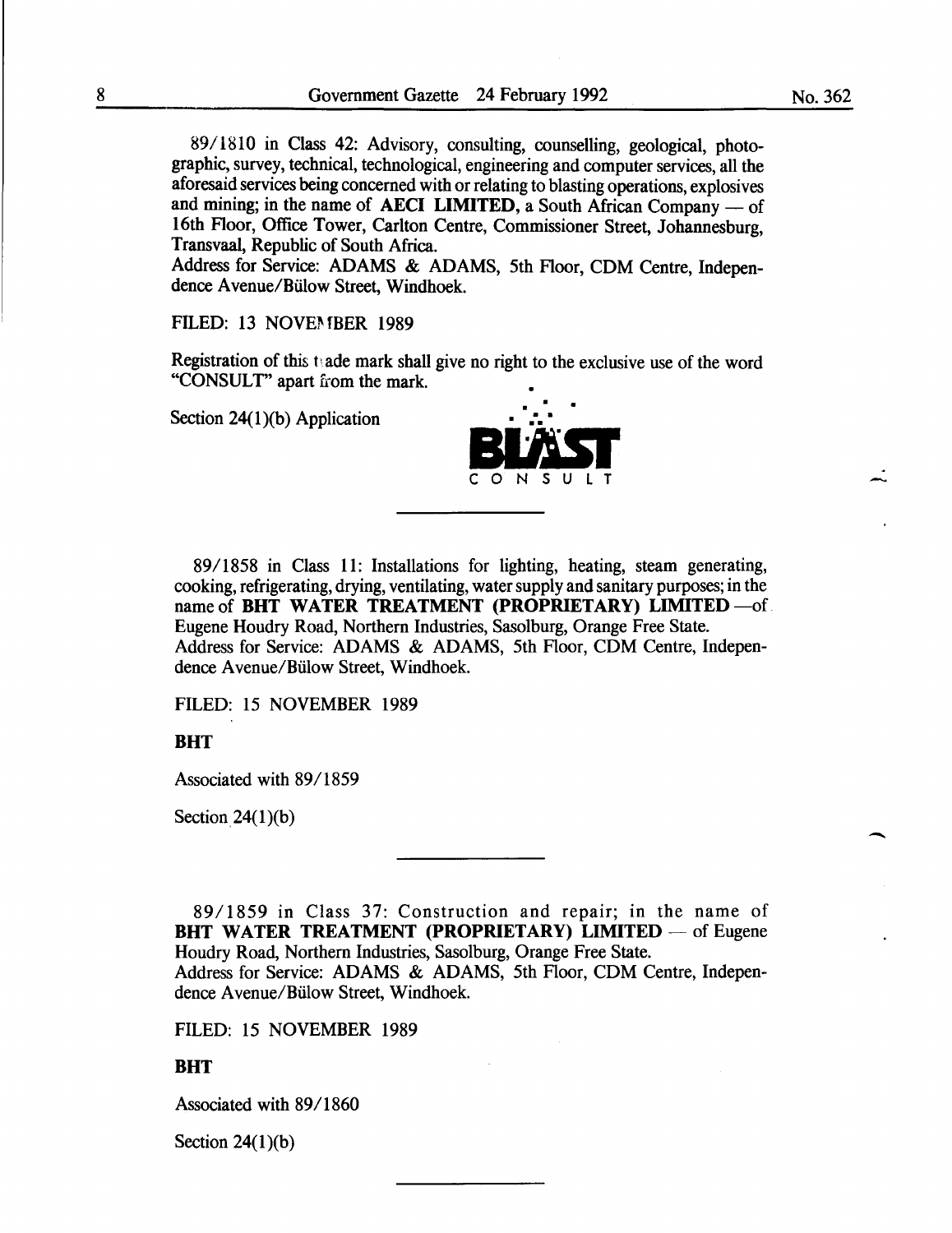$\overline{\phantom{0}}$ 

-

89/1861 in Class 42: Research, testing, planning, design, advisory, consulting, technical, technological and engineering services; in the name of **BHT WATER TREATMENT (PROPRIETARY) LIMITED** — of Eugene Houdry Road, Northern Industries, Sasolburg, Orange Free State. Address for Service: ADAMS & ADAMS, 5th Floor, CDM Centre, Independence A venue/Biilow Street, Windhoek.

FILED: 15 NOVEMBER 1989

#### **BHT**

Associated with 89/1857

Section  $24(1)(b)$ 

89 I 1928 in Class 36: Insurance and financial; in the name of **THE SOUTHERN LIFE ASSOCIATION LIMITED** - a South African company - Insurers - of Great Westerford, Main Road, Rondebosch, Cape Province. Address for Service: ADAMS & ADAMS, 5th Floor, C.D.M. Centre, Independence A venue/Biilow Street, Windhoek.

FILED: 27 NOVEMBER 1989

#### **NAMGRO**

Applicants admit that registration of this trade mark shall not debar other persons from the *bona fide* descriptive use, in the ordinary course of trade, of the word GROW.

89/1956 in Class 7: Washing machines and drying machines and combination washing machines and dryers; parts of, accessories, components and fittings for all the aforesaid goods; in the name of **TEK CORPORATION LIMITED,** a South African company of 30 Wellington Road, Parktown, 2193, Republic of South Africa.

Address for Service: ADAMS & ADAMS, 5th Floor, C.D.M. Centre, Independence A venue/Biilow Street, Windhoek.

FILED: 5 DECEMBER 1989

#### **KOMBOMAID**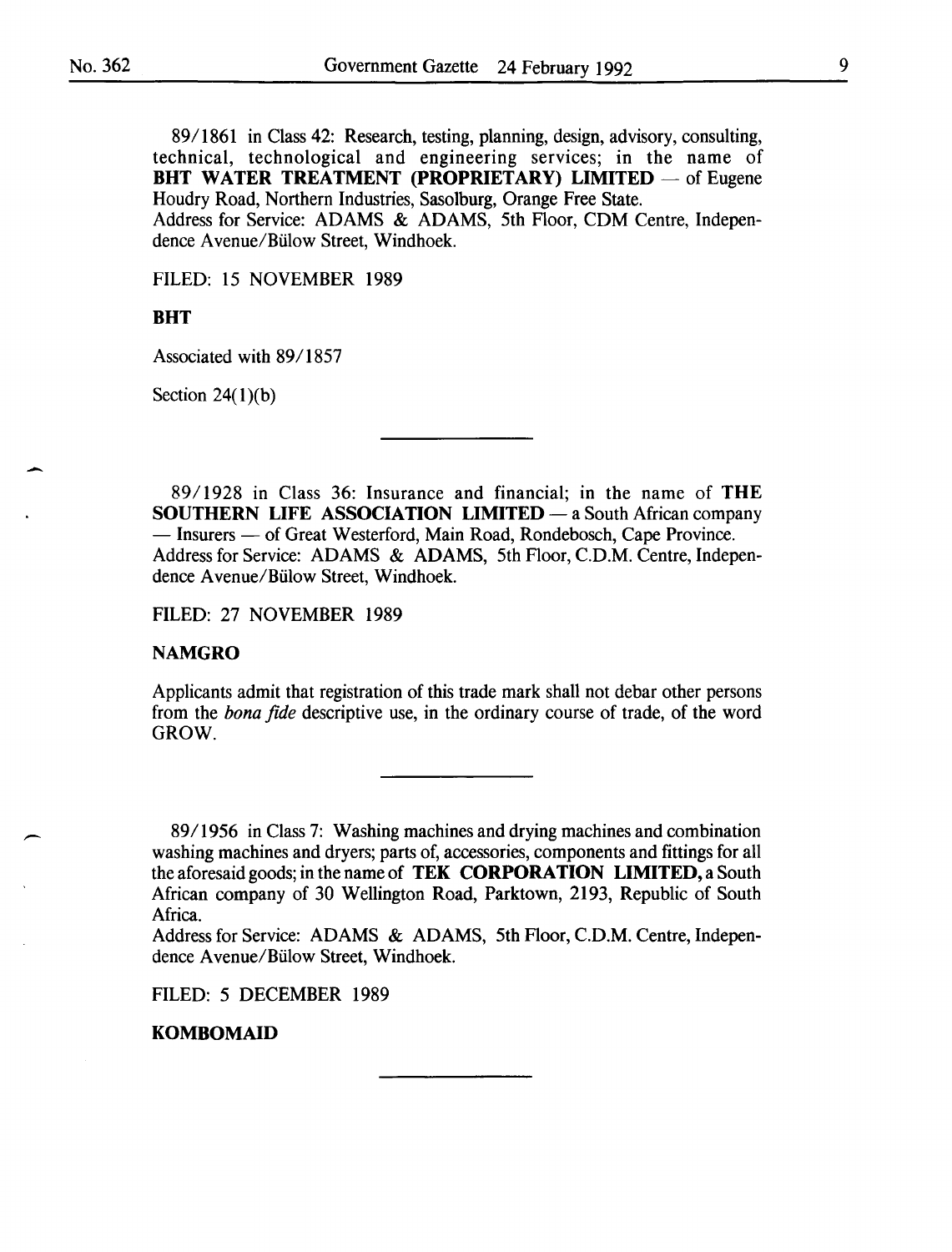8911979 in Class 37: Services for, in connection with or relating to the care, maintenance and/or repair of vehicles and/or the installation, fitting and/or supply of parts of, or fittings or accessories for vehicles; in the name of **SILENCER SERVICES (PROPRIETARY) LIMITED,** a South African Company of Neil Hare Road, Atlantis, Cape Province.

Address for Service: ADAMS & ADAMS, 5th Floor, CDM Centre, Independence A venue/Biilow Street, Windhoek.

FILED: 6 DECEMBER 1989

# **SILENCER SERVICES**

The combination of the colours blue and orange is an essential and distinctive feature of the mark.

Registration of this trade mark shall give no right to the exclusive use of the word "SILENCER" or of the word "SERVICES" each apart from the mark.

89/1375 in Class **1:** Starches used for industrial processes; in the name of **NATIONAL STARCH AND CHEMICAL INVESTMENT HOLDING CORPORATION,** 501 Silverside Road, Wilmington, Delaware 19809, United States of America.

Address for Service: KISCH ASSOCIATES, 17 Curie Street, Windhoek West, Windhoek.

FILED: 18 SEPTEMBER 1989

**AMPHO-TEK** 

89/0038(SW A) in Class 2: Paints, varnishes, lacquers; preservatives against rust and against deterioration of wood; colourants; mordants; raw natural resins; metals in foil and powder form for painters, decorators, printers and artists; in the name of **TREK PETROLEUM (PROPRIETARY) LIMITED,** a South African Company, of 296 Kent Avenue, Ferndale, Randburg, Republic of South Africa. Address for Service: KISCH ASSOCIATES, 17 Curie Street, Windhoek West, Windhoek.

FILED: 18 JANUARY 1989

#### **NAMIB OIL**

Registration of this trade mark shall give no right to the exclusive use of the word NAMIB in its geographical connotation separately and apart from the mark.

Applicant undertakes to restrict use of the mark to goods or preparations containing, including or comprising oils.

Associated with 89/0039(SWA)

-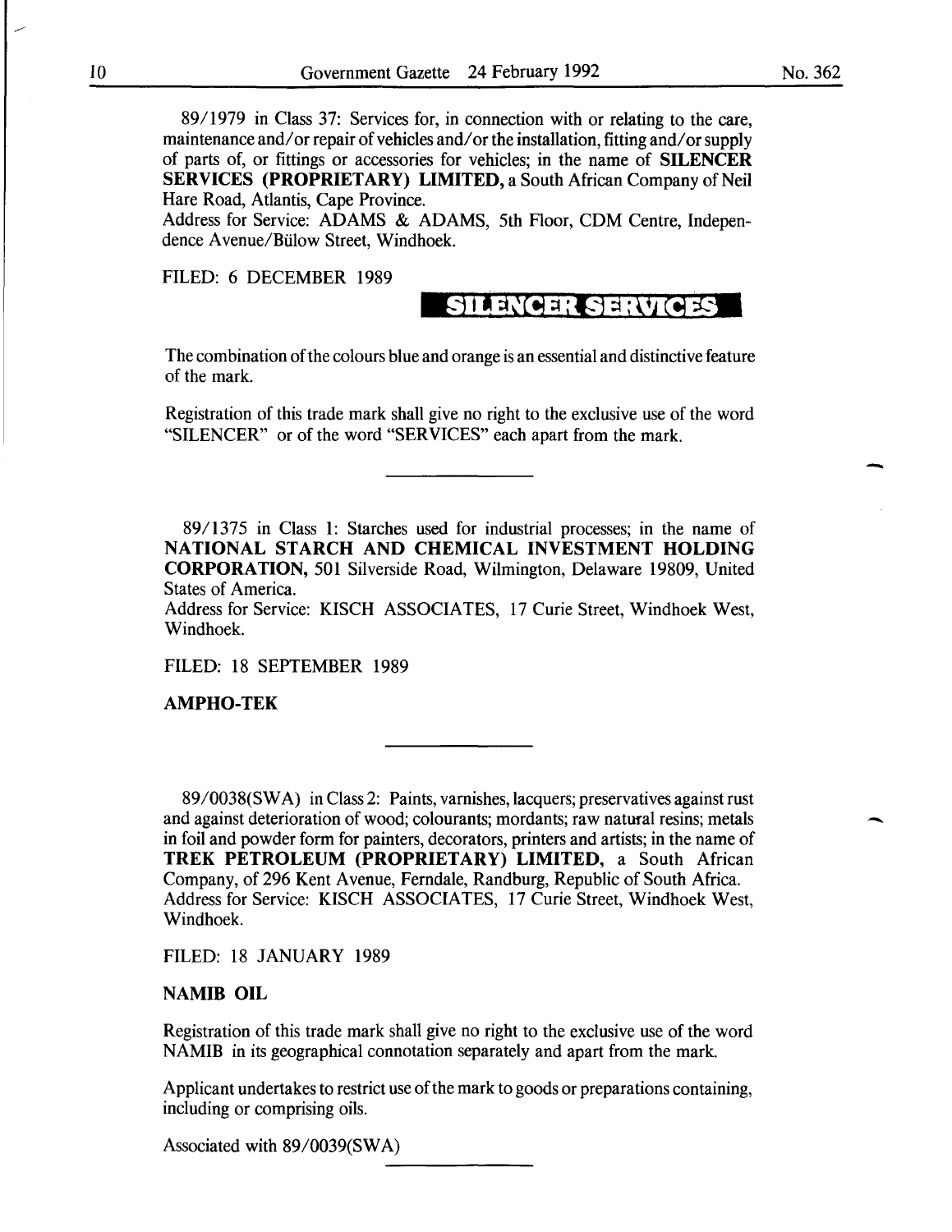89/0894 in Class 3: Soaps, perfumery, essential oils, cosmetics, hair lotions, dentifrices, all being suncare products; in the name of **AVROY SHLAIN** COSMETICS (PROPRIETARY) LIMITED, a South African company, of A vroy Shlain House, 23 Appel Road, Kramerville, Sandton, Transvaal. Address for Service: KISCH ASSOCIATES, 17 Curie Street, Windhoek West, Windhoek.

FILED: 30 JUNE 1989

#### **SUNCELLE**

Registration of this trade mark shall give no right to the exclusive use of the word CELL, separately and apart from the mark.

Associated with 89/0895

89/1110 in Class 3: Soaps, detergents, perfumes, colognes, essential oils, cosmetics, non-medicated toilet preparations; deodorants and anti-perspirants for personal use, included in this class; in the name of PLAYBOY CONSUMER PRODUCTS (PROPRIETARY) LIMITED, a South African company, of 7 Campbell Drive, Umhlanga Rocks, Natal.

Address for Service: KISCH ASSOCIATES, 17 Curie Street, Windhoek West, Windhoek.

FILED: 18 AUGUST 1989

#### SKINSATIONS

Registration of this trade mark shall give no right to the exclusive use of the word SKIN, separately and apart from the mark.

89/0036(SWA) in Class 3: Bleaching preparations and other substances for laundry use; cleaning, polishing, scouring and abrasive preparations; soaps; perfumery, essential oils, cosmetics, hair lotions; dentifrices; in the name of TREK PETROLEUM (PROPRIETARY) LIMITED, a South African Company, of 296 Kent Avenue, Ferndale, Randburg, Republic of South Africa.

Address for Service: KISCH ASSOCIATES, 17 Curie Street, Windhoek West, Windhoek.

FILED: 18 JANUARY 1989

#### NAMIB OIL

Registration of this trade mark shall give no right to the exclusive use of the word NAMIB in its geographical connotation separately and apart from the mark.

Applicant undertakes to restrict use of the mark to goods or preparations containing, including or comprising oils.

Associated with 89/0037(SWA)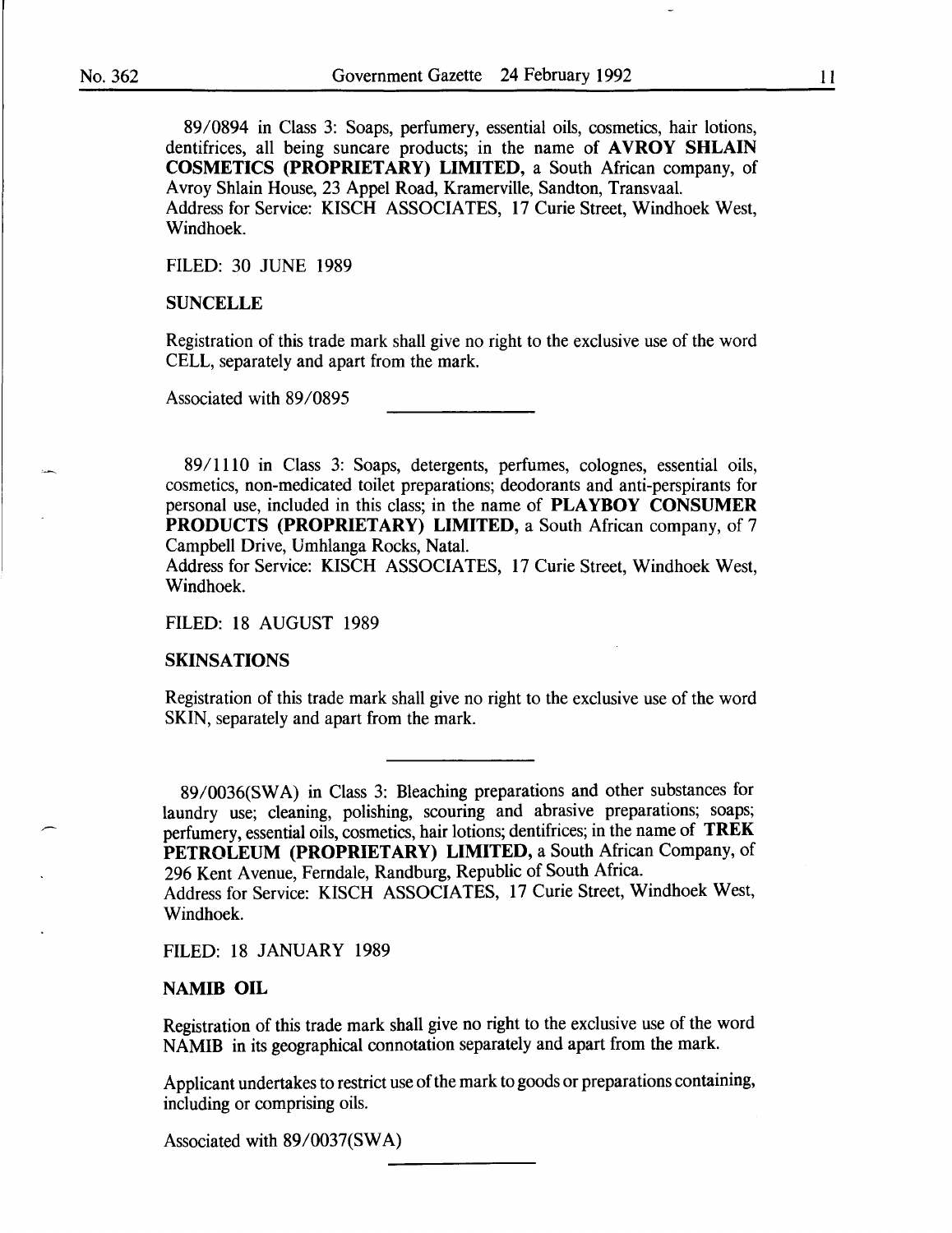89/0037(SWA) in Class 4: Industrial oils and greases; lubricants; dust absorbing, wetting and binding compositions; fuels (including motor spirit) and illuminants; candles, wicks; in the name of TREK PETROLEUM (PROPRIETARY) LIMITED, a South African Company, of 296 Kent Avenue, Ferndale, Randburg, Republic of South Africa.

Address for Service: KISCH ASSOCIATES, 17 Curie Street, Windhoek West, Windhoek.

FILED: 18 JANUARY 1989

#### NAMIB OIL

Registration of this trade mark shall give no right to the exclusive use of the word NAMIB in its geographical connotation separately and apart from the mark.

Applicant undertakes to restrict use of the mark to goods or preparations containing, including or comprising oils.

Associated with 89/0038(SW A)

89/0557 in Class 5: Pharmaceutical, veterinary and sanitary substances; infants' and invalids' foods, plasters, material for bandaging, material for stopping teeth, dental wax; in the name of BIOLOGISCHE HEILMITTEL HEEL GMBH a German company, of Ruhrstrasse 14, Postfach 729, D-7570 Baden-Baden, Germany.

Address for Service: KISCH ASSOCIATES, 17 Curie Street, Windhoek.

FILED: 28 APRIL 1989

#### GRIPP-HEEL

Applicants admits that registration of this trade mark shall not debar other persons from the *bona fide* use, in the ordinary course of trade, of the word "GRIPPE".

Applicants undertake that use of the trade mark will be restricted to goods for alleviating, preventing or curing influenza.

Associated with 89/0560 and B76/503

89/0551 in Class 5: A poultry coccidiostat with an active material Clopidol; in the name of LOGOS PHARMACEUTICALS (PROPRIETARY) LIMI-TED, a South African company, of Old Pretoria Main Road, Halfway House, 1685. Address for Service: KISCH ASSOCIATES, 17 Curie Street, Windhoek West, Windhoek.

FILED: 28 APRIL 1989

**CLOPPIT** 

-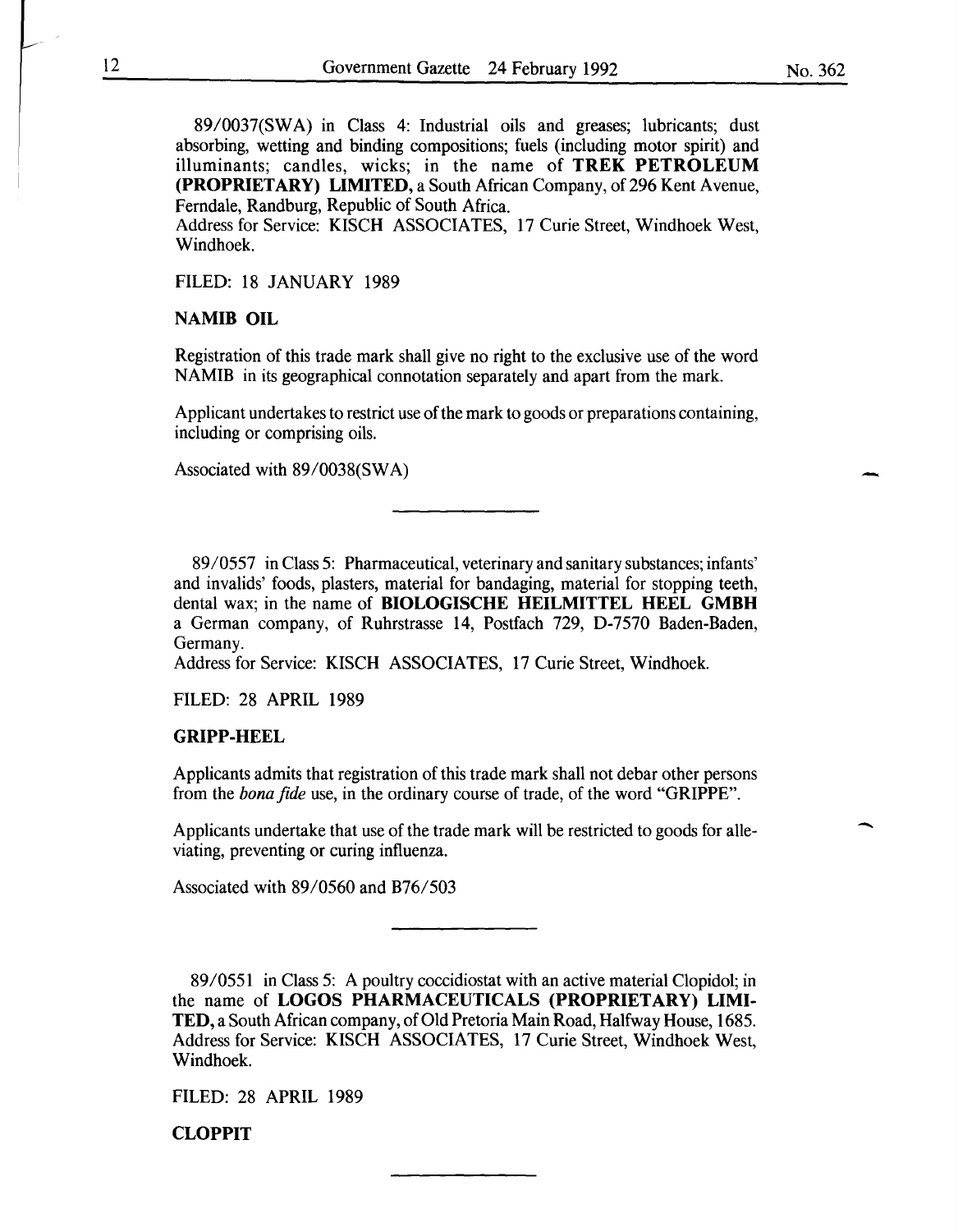89/1108 in Class 5: Pharmaceuticals, veterinary and sanitary substances; infants', invalids' and health foods, tonics, dietary supplements, nutrition supplements, disinfectants for use on human skin or as mouth washes or gargles, medicinal herbs, herbal teas and preparations, contraceptives, medicated soaps, plasters and bandages; in the name of **PLAYBOY CONSUMER PRODUCTS (PROPRIETARY) LIMITED** a South African company, of 7 Campbell Drive, Umhlanga Rocks, Natal.

Address for Service: KISCH ASSOCIATES, 17 Curie Street, Windhoek.

FILED: 18 AUGUST 1989

**KARROO** 

89/1141 in Class 6: Unwrought and partly wrought common metal and their alloys; fencing, fencing material, droppers, wire, barbed wire, ropes, wire netting; cables, pipes and piping; tubes, mountings, rivets, nuts, bolts, screws and nails, fasteners and fastening devices of all kinds; in the name of **CONSOLIDATED WIRE INDUSTRIES LIMITED,** a South African company, of 6 Telford Street, Vanderbijlpark, Transvaal, Republic of South Africa.

Address for Service: KISCH ASSOCIATES, 17 Curie Street, Windhoek West, Windhoek.

FILED: 25 AUGUST 1989

**HEXNET** 

89/1140 in Class 6: Unwrought and partly wrought common metals and their alloys; fencing, fencing material, droppers, wire, barbed wire, ropes, wire netting; cables, pipes and piping; tubes, mountings, rivets, nuts, bolts, screws and nails, fasteners and fastening devices of all kinds; in the name of **CONSOLIDATED WIRE INDUSTRIES LIMITED,** a South African company, of 6 Telford Street, Vanderbijlpark, Transvaal, Republic of South Africa.

Address for Service: KISCH ASSOCIATES, 17 Curie Street, Windhoek West, Windhoek.

FILED: 25 AUGUST 1989

**CAMP EON** 

88/0959 in Class 16: Paper and paper articles; cardboard and cardboard articles; packaging, wrapping and covering, printed matter, newspaper and periodicals, books, stationery, office requisites (other than furniture); instructional and teaching material (other than apparatus); included in this class; in the name of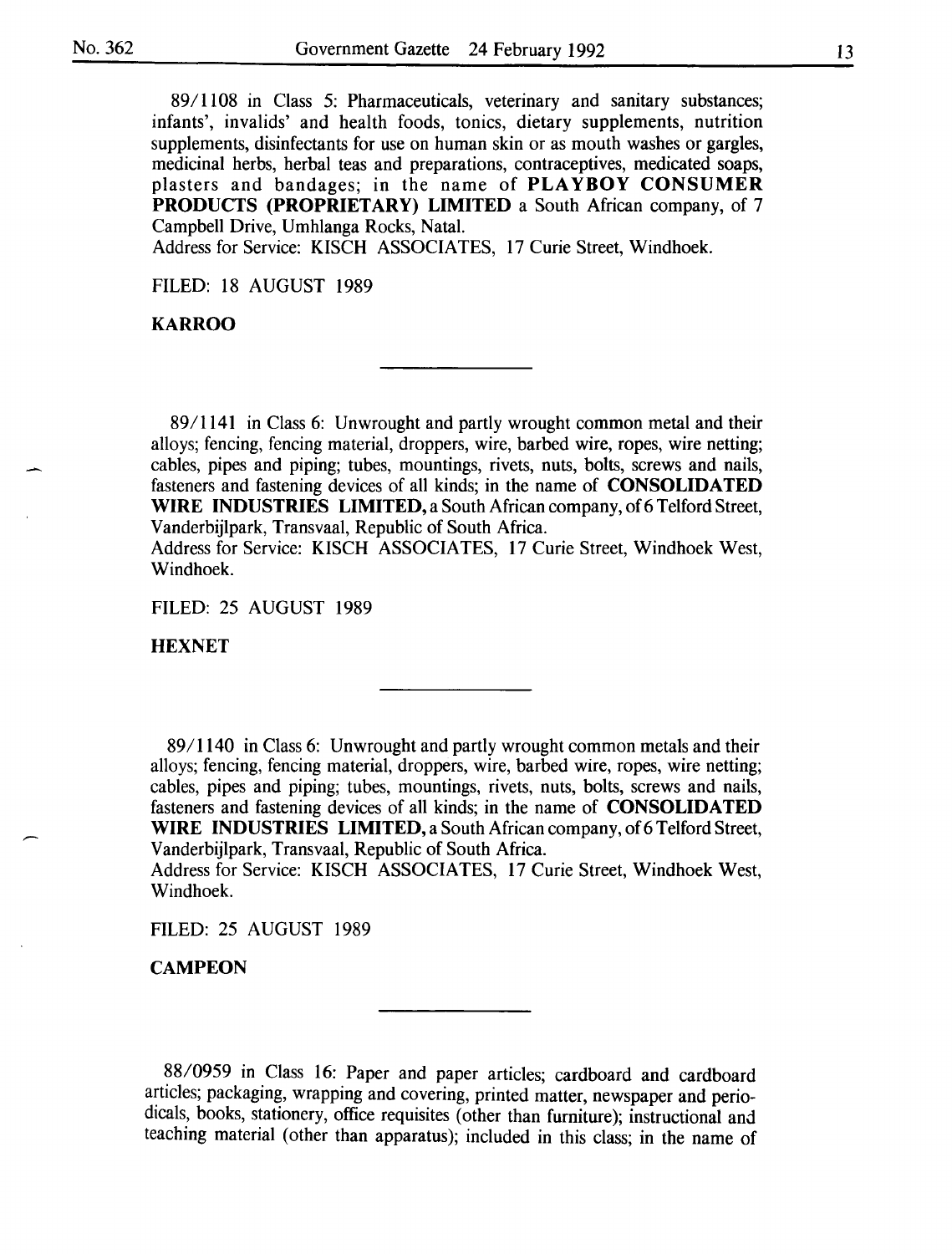-

#### FIRST NATIONAL BANK OF SOUTHERN AFRICA LIMITED of National Bank Building, 84 Market Street, Johannesburg.

Address for Service: KISCH ASSOCIATES, 17 Curie Street, Windhoek West, Windhoek.

FILED: 29 JULY 1989

#### SMAC

Associated with 88/0960

89/0874 in Class 19: Building materials, cement, cement fillers in powder form, lime, mortar, plaster and gravel, and including pourable cement, road-making materials; asphalt, pitch and bitumen; in the name of AFRICAN COMMERCE DEVELOPING COMPANY (PROPRIETARY) LIMI-TED, a South African company, of Afcom Building, No. 3 Fortune Road, Old Mutual Industrial Sites, City Deep, Johannesburg.

Address for Service: KISCH ASSOCIATES, 17 Curie Street, Windhoek West, Windhoek.

FILED: 23 JUNE 1989

#### **ROCKSET**

Registration of this trade mark shall give no right to the exclusive use of the word ROCK, separately and apart from the mark.

89/1924 in Class 16: Paper and paper articles; cardboard and cardboard articles; printed matter, periodicals, books; book-binding materials; stationery; adhesive materials; files; office requisites (other than furniture) erasers; artists' materials; inks; blackboards; chalk; clips; staples and staplers; daters and time stamps; in the name of AFRICAN COMMERCE DEVELOPING COMPANY (PROPRIETARY) LIMITED, a South African company, of Afcom Building, No. 3 Fortune Road, Old Mutual Industrial Sites, City Deep, Johannesburg.

Address for Service: KISCH ASSOCIATES, 17 Curie Street, Windhoek West, Windhoek.

FILED: 23 NOVEMBER 1989

#### JONROD

89/0348 in Class 20: Furniture, fixtures and fittings included in this class; curtains, screens, shutters, hangings, slats and blinds including venetian blinds; hooks, rails, rings, rods, railings, tie-backing, and beads for the aforegoing, parts of and accessories for all the aforegoing; in the name of YOKOTA (PROPRIE-TARY) LIMITED a South African company, of Stand 61 Old Pretoria Road, Halfway House, Pretoria.

Address for Service: KISCH ASSOCIATES, 17 Curie Street, Windhoek West, Windhoek.

FILED: 20 MARCH 1989

FRESHER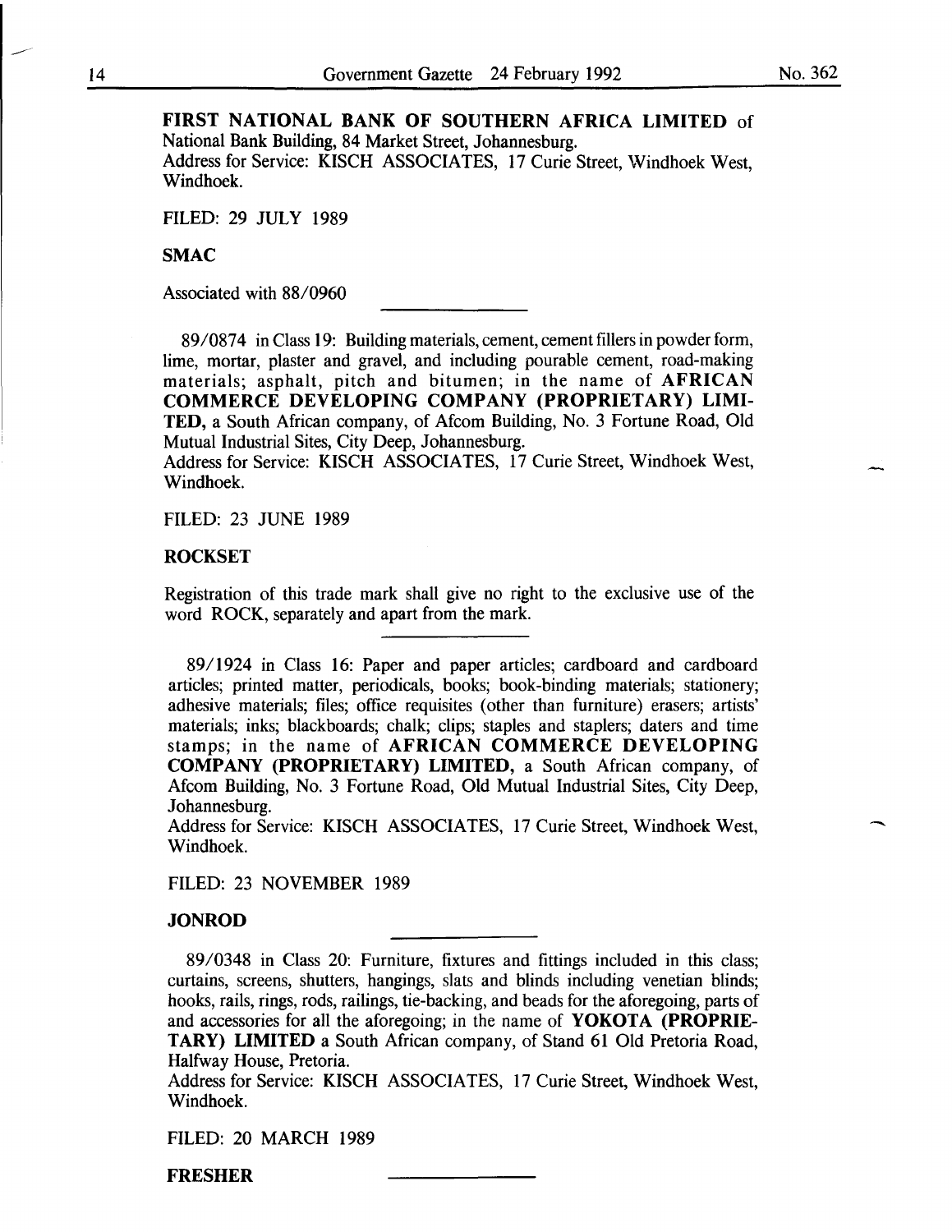89/1147 in Class 25: Clothing, including boots, shoes and slippers; in the name of NAVADA CLOTHING MANUFACTURERS C.C., a South African close corporation, of Crown Street, Fordsburg, Johannesburg. Address for Service: KISCH ASSOCIATES, 17 Curie Street, Windhoek West, Windhoek.

FILED: 28 AUGUST 1989

#### ENRICO PARAZZI

88/0960 in Class 36: Financial, insurance, banking, credit card and bookkeeping services; financial transactions, cheques and savings services; investment, leasing and hire purchase services; automated banking services; management services; all services connected with or ancillary to the aforegoing, included in this class; in the name of FIRST NATIONAL BANK OF SOUTHERN AFRICA LIMI-TED of National Bank Building, 84 Market Street, Johannesburg. Address for Service: KISCH ASSOCIATES, 17 Curie Street, Windhoek West, Windhoek.

FILED: 29 JULY 1988

SMAC

Associated with 88/0959

89/1505 in Class 25: Clothing, including boots, shoes and slippers; in the name of MUNSINGWEAR, INC. of 724 North First Street, Minneapolis, MN 55440, United States of America.

Address for Service: KISCH ASSOCIATES 17 Curie Street, Windhoek West, Windhoek.

FILED: 6 OCTOBER 1989



89/0639 in Class 39: Services relating to storage and transportation, and related services; in the name of SOUTH AFRICAN TRANSPORT SERVICES (as empowered by Act No. 65 of 1981 (as amended)), of, Room 1403, Paul Kruger Building, Wolmarans Street, Johannesburg, Transvaal.